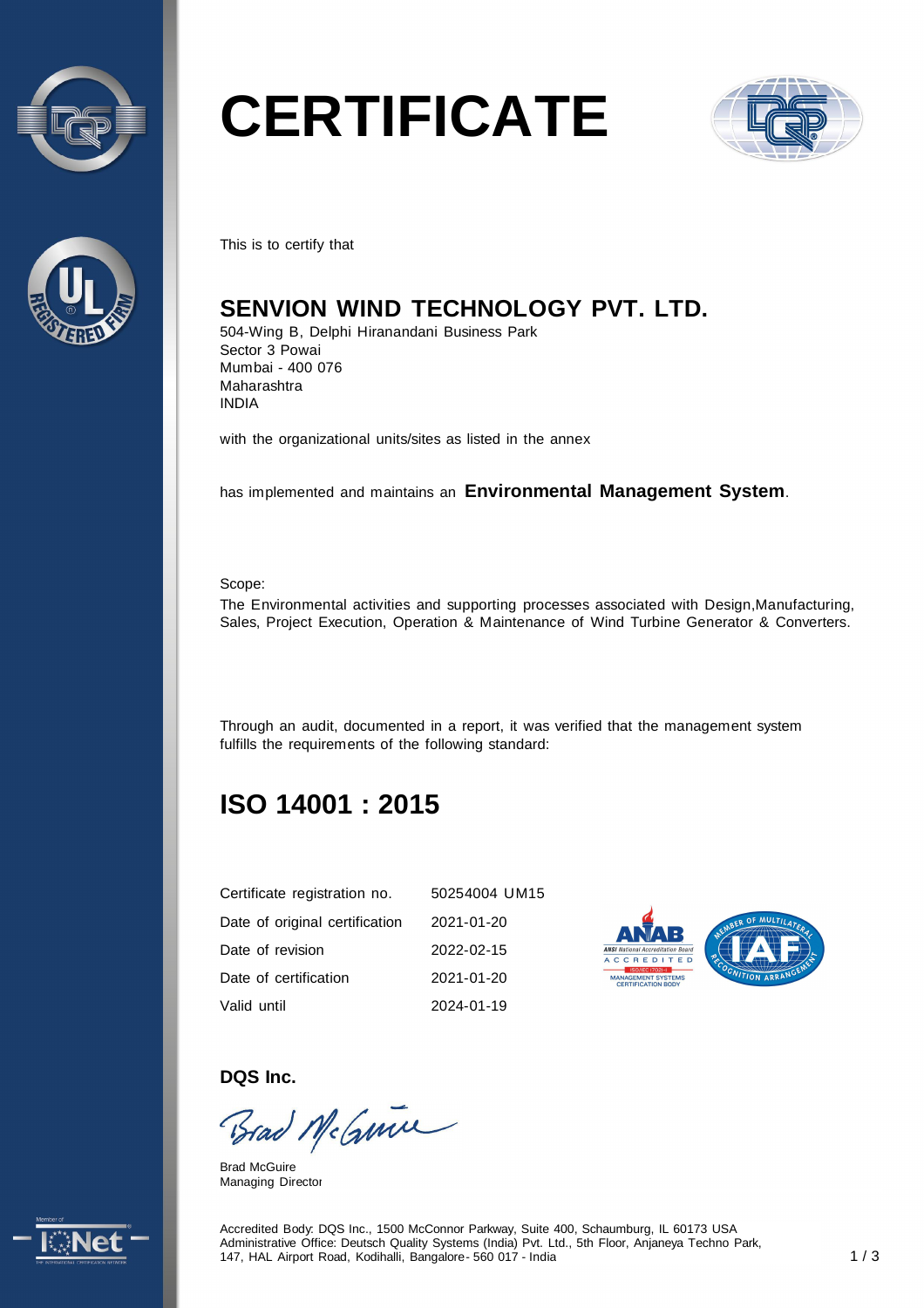



### **Annex to certificate Registration No. 50254004 UM15**

## **SENVION WIND TECHNOLOGY PVT. LTD.**

504-Wing B, Delphi Hiranandani Business Park Sector 3 Powai Mumbai - 400 076 Maharashtra INDIA

#### **Location Scope**

50254059 Senvion Wind Technology Private Limited Plot no-B15/1 MIDC, Baramati – 413 133, Maharashtra, INDIA

50254096 Senvion India Wind Power Services LLP Survey no-1046/1, Villege-Tithwa Indai, Wankaner Opp-Shree Ram Stone Crusher, Jadeshwar Temple Road, Dist-Morbi – 363 621 **Guiarat** INDIA

50254307 Senvion India Private Limited SJR I Park, Tower 2 (Phi), 5th Floor, No. 13, 14 & 15, EPIP, KIADB Industrial Area, Whitefield, Bangalore – 560 066 Karnataka, INDIA

50256107 Senvion India Wind Power Services LLP Girijashankarwadi, Rajache Kurle & Aarvi, Taluka:Khatav, Dist - Satara – 415 512, Maharashtra, INDIA

50254004 Senvion Wind Technology Private Limited B 504, Delphi Building, Orchard Avenue Sector No. 3, Hiranandani Business Park Hiranandani Garde, Powai, Mumbai- 400 076, Maharashtra INDIA

The Environmental activities and supporting processes associated for Sales & Service , Project Development and Project Execution along with Top Management, Logistics, Procurement, Quality, MRO , IT Management, Legal, HR & Infrastructure(Admin) support processes for all sites.

The Environmental activities and supporting processes associated for Design and Development of Wind Turbine Generator & Converters.

The Environmental activities and supporting processes associated with Manufacture of Nacelle- Hub and converters for Wind Turbine

The Environmental activities and supporting processes associated with Operation and Maintenance of Wind Turbine Generator

Generator.

The Environmental activities and supporting processes associated with Operation and Maintenance of Wind Turbine Generator.

This annex (edition: ) is only valid in connection with the above-mentioned certificate.  $2/3$